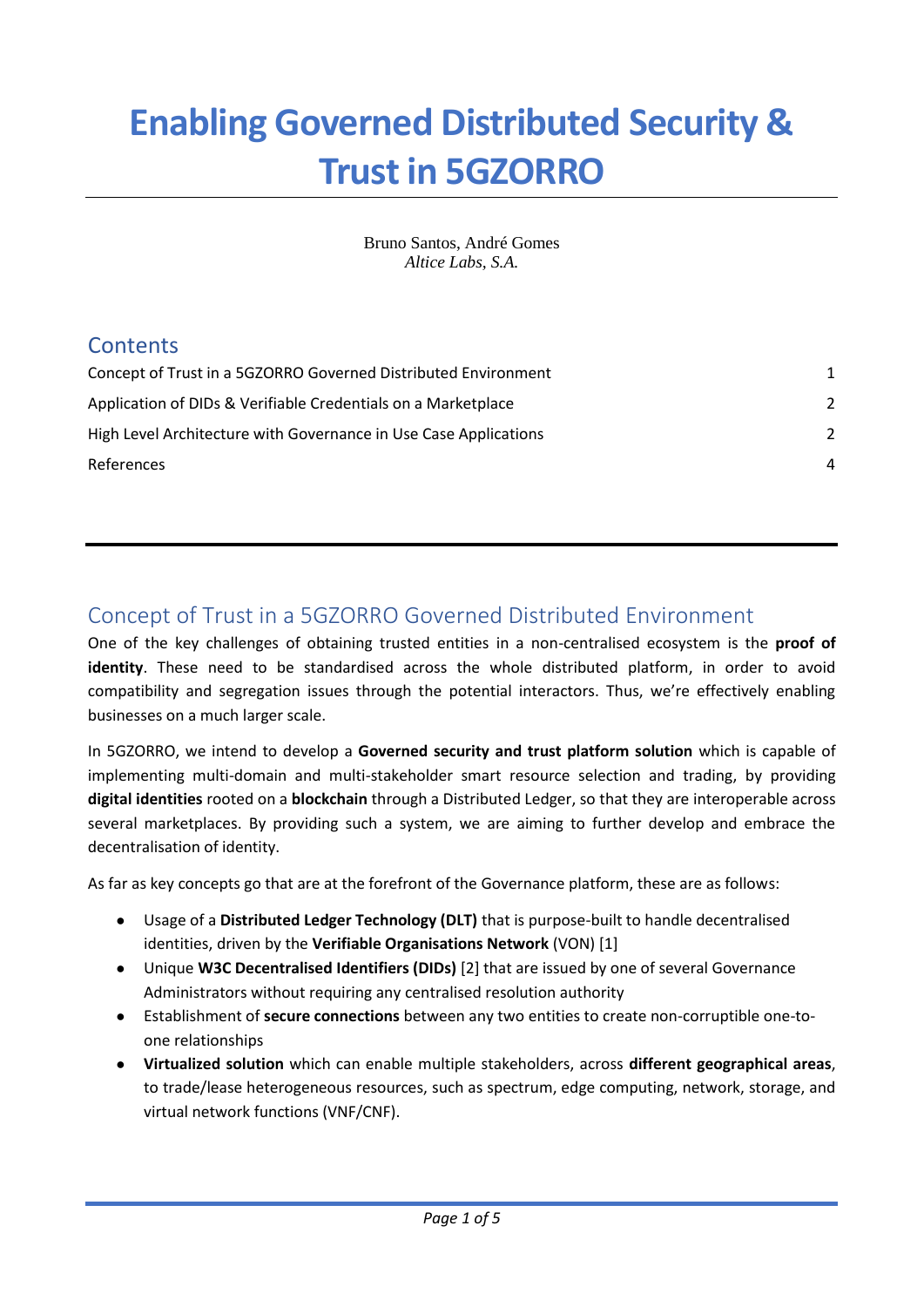

## <span id="page-1-0"></span>Application of DIDs & Verifiable Credentials on a Marketplace

By leveraging emerging standardised **Distributed Identifiers** and **Verifiable Credentials**, we are capable of managing global and unique identifiers in Telecommunication ecosystems, identifying and authenticating entities, services and organisations, and authorising consumer requests to access preserved services and resources.

W3C's Decentralised identifiers are a new type of **identifier standard** that enables Verifiable, Decentralised Digital Identities. These DIDs can be attributed to Stakeholders, Organisations, Commercial Licences, and more, as this is determined by the Governance Platform that issued said DID. Unlike Federated Identifiers, DIDs have been designed so that they may be decoupled from Centralised Registries, Identity Providers, and Certificate Authorities.

A W3C's Verifiable Credential [3] is the **digital representation** of all the information manifested by a Physical Credential, in an interoperable format to enable the exchange of digital identity attributes and relationships. These can have a very diverse range of Representative purposes, such as:

- 1. Information regarding the **Verified Entity** in the blockchain, i.e., Organisation, Stakeholder, etc.
- 2. Information of the **Issuing Authority**, such as a Certification Body or a Regulator of a Marketplace
- 3. Information on the **type/purpose of the Credential**, i.e., Spectrum Licences, Service Level Agreements (SLAs)

Technologies that reflect trustworthy signatures, providing more convenience than physical counterparts when trying to establish trust at a distance, makes **DLT-based Verifiable Credentials** a very interesting solution for the ongoing worldwide Digital Transformation, with the inherited benefits of creating new business propositions, and innovative products.

### <span id="page-1-1"></span>High Level Architecture with Governance in Use Case Applications

Taking into account the concepts behind the Governed aspect of 5GZORRO, we present a High-Level Architectural overview of the Cross Domain implementation involving the Governance Platform (see Figure 1) that is being continuously validated in the Use Cases [4].

Besides the Governance Sub-System, there are 3 other essential perpetrators that provide critical functionalities across the whole platform, but we'll briefly tackle the main aspects of what constitutes the Governance Platform in 5GZORRO.

The communications between the existing domains that involve blockchain operations such as establishing secure connections between Agents, and request and issuance of Credentials, are supported by the DLT Governance VON, that enables concurrency handling and Agent wallet registration. As far as remaining Protocols concern, especially peer-2-peer DID Communications, these are managed by the Identity & Permissions module, that is present in every Agent's domain.

It should also be noted that there are certain functionalities from other Sub-Systems that require the presence of Governance, i.e.:, establishing secure channels for Operators to trade, and marking Service Level Agreements (SLAs) for the Operators' Catalogue. Since the Sub-Systems are divided throughout the whole platform Domains, these integrations are facilitated, by providing more direct communications, reducing risks of attacks such as Man-In-The-Middle (MitM).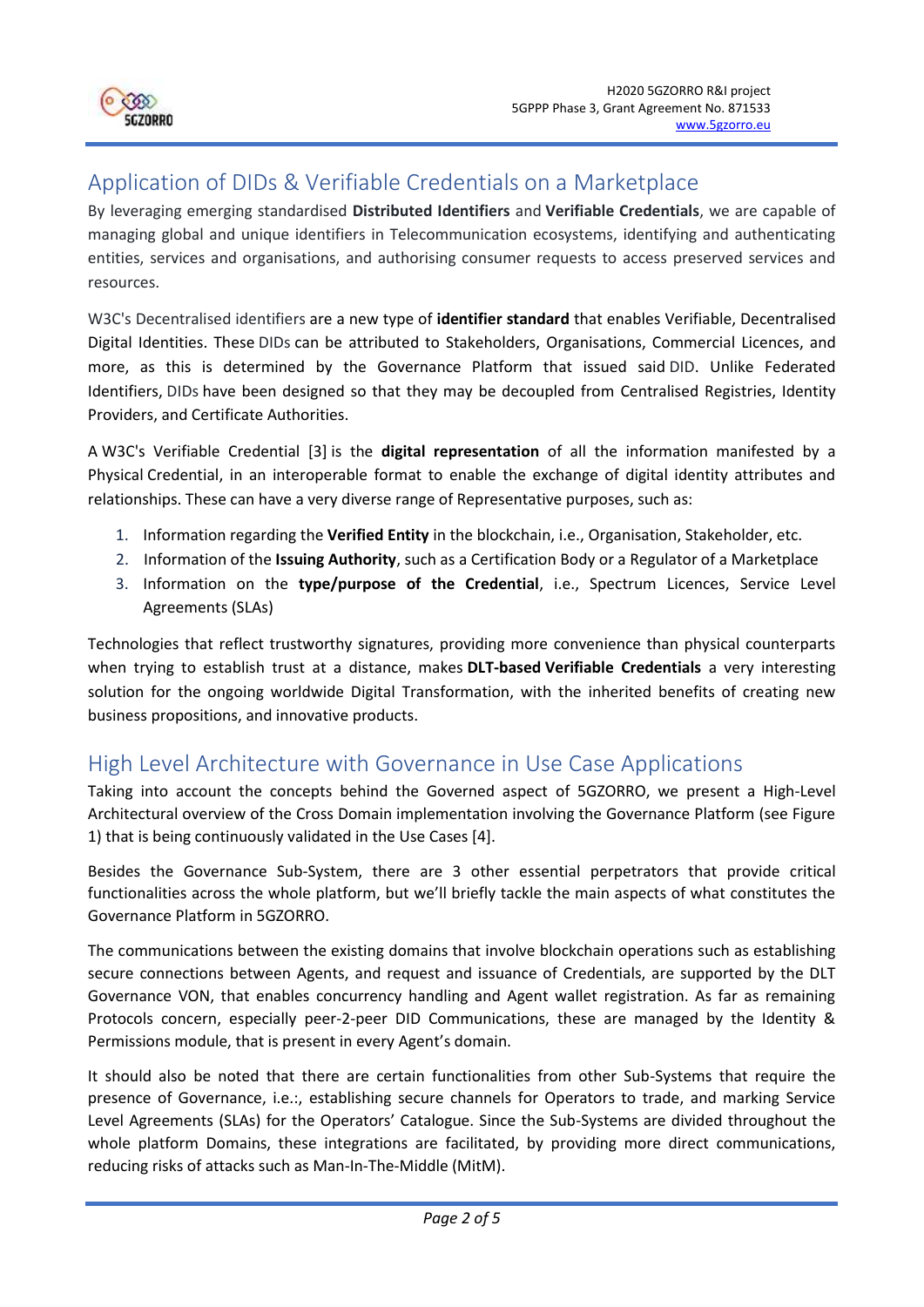



*Figure 1: 5GZORRO Governance Platform applied to several domains*

Across these Domains, there are 3 main types of decentralised Agents that constitute the Governance Sub-System:

- 1. **Admin Agent**: This Agent provides specific business logic to manage **Governed Verifiable Credential requests**, which include credentials about applying to 5GZORRO stakeholders Marketplace **membership**, and also to be used to issue said regulated **Onboarding Verifiable Credentials**, following **Trader Agents' requests**
- 2. **Regulator Agent**: This next Agent provides specific business logic to manage **VC requests** only of the Marketplace **Licence type**, with capability to issue said regulated **Licensing Verifiable Credentials**, following **Trader Agents' requests**
- 3. **Trading Agent**: Finally, this next Agent provides specific business logic to request Verifiable Credential issuances of both **Onboarding & Licensing types,** required to support trustworthy trading of 5G Offers in 5GZORRO Marketplace. Unlike the previous 2 types of Agents, Trading DID Agents will **not be able** to issue Verifiable Credentials. Trading Agents will be onboarded on the Marketplace & registered in the Governance DLT via **Admin Agents**

Trading Agents will be attributed Licences on the Marketplace & register them in the Governance DLT via **Regulator Agents**. This Agent can have two segregated roles: **Provider Trading Agent**, where it acts as a seller of resources, **Consumer Trading Agent**, where it acts as a buyer of resources

Trading Agents communicate among other Administrator/Regulator Agents through **Peer-to-Peer DID Communication protocols** to request and resolve Verifiable Credentials, respectively. The communication between the Blockchain Agents and the DLT is possible thanks to the **Hyperledger INDY** project [5].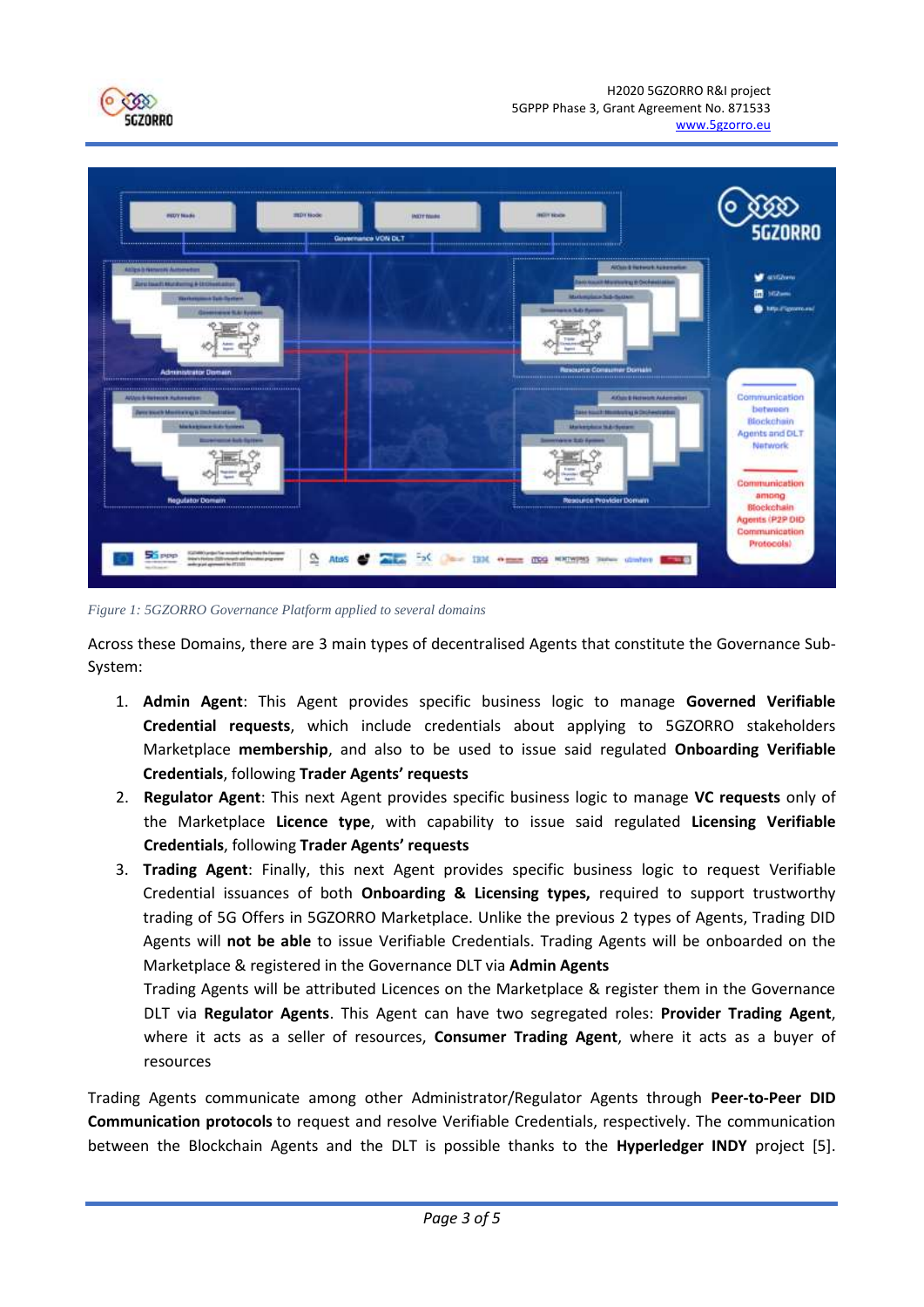

#### <span id="page-3-0"></span>References

- [1] Verifiable Organisations Network: Global digital trust for organisations, available online at https://vonx.io/
- [2] Decentralised Identifiers (DIDs) v1.0 Core architecture, data model, and representations, available online at https://www.w3.org/TR/did-core/
- [3] Verifiable Credentials Data Model v1.1 W3C Recommendation, available online at https://w3c.github.io/vc-data-model/
- [4] 5GZORRO Consortium, Deliverable D5.1 "Use case validation plan and testbed design", version 1.0, May 2021, available online at https://doi.org/10.5281/zenodo.5211925
- [5] Hyperledger INDY Distributed Ledger Software, available online at https://www.hyperledger.org/use/hyperledger-indy